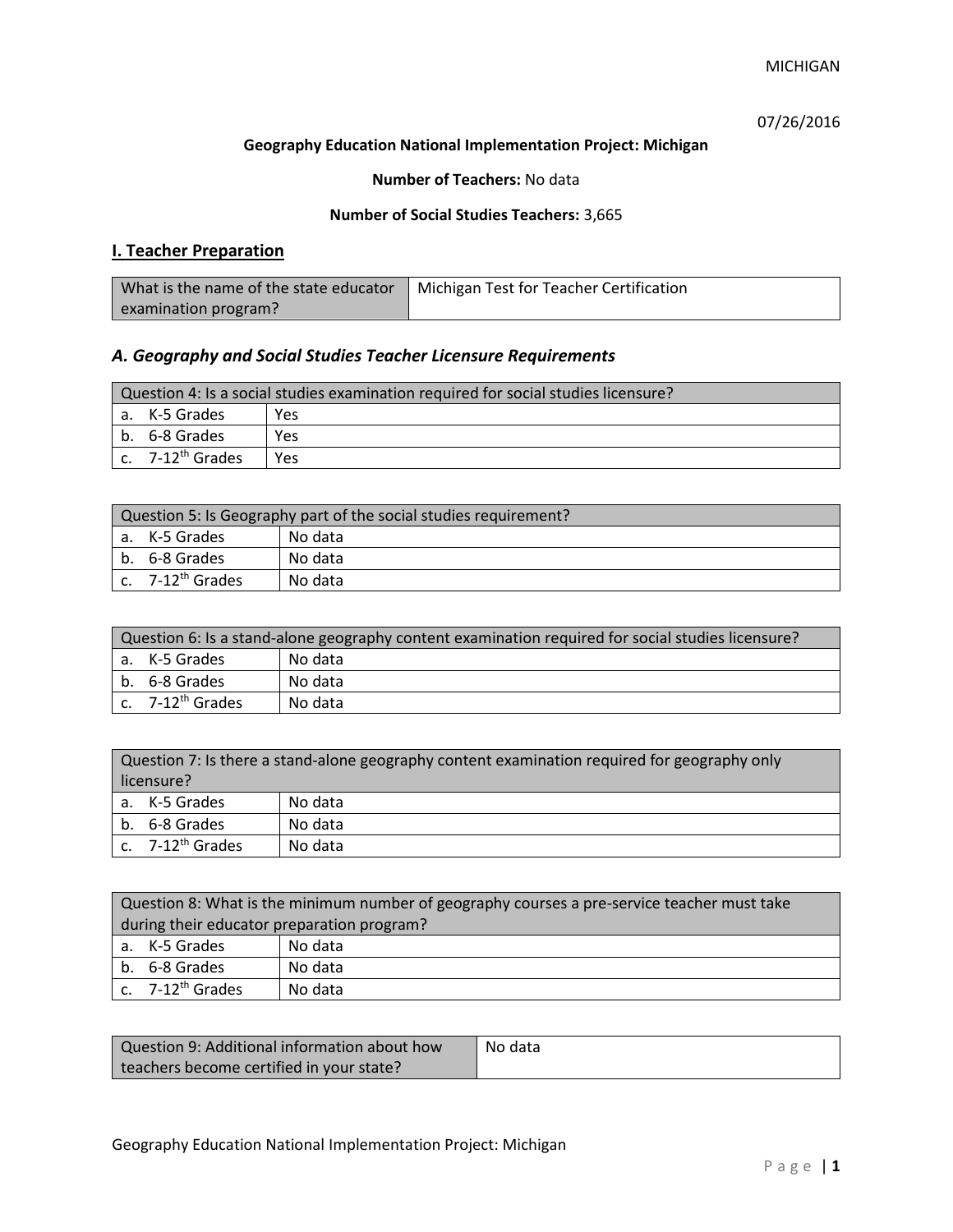# *B. Professional Development*

| Question 10: Can in service teachers receive<br>certification credit for professional<br>development courses or programs in<br>geography? | No data |
|-------------------------------------------------------------------------------------------------------------------------------------------|---------|
| Question 11: Does the state education agency<br>(SEA) provide professional development in<br>geography?                                   | No data |

# **II. Curriculum**

| Question 15: What is the name of the state<br>standards?              | <b>Michigan Content Expectations</b>        |
|-----------------------------------------------------------------------|---------------------------------------------|
| Question 16: How are the state standards<br>presented by grade level? | No data                                     |
| Question 17: When were the standards last<br>revised?                 | Last 2 years                                |
| Question 18: Are there plans for revision to<br>the state standards?  | No timeline                                 |
| Question 19: Is geography included in the<br>state standards?         | No data                                     |
| Question 20: How are the geography<br>standards organized?            | Geography standards are organized by strand |
| Question 21: What framework and/or<br>documents were used?            | No data                                     |

# **Question 22: What general topics are included?**

No data

| Question 23: What is the total number of credit | 18 credit hours |
|-------------------------------------------------|-----------------|
| hours required for high school graduation?      |                 |
| Question 24: What is the total number of social | 3 credit hours  |
| studies credit hours required for high school   |                 |
| graduation?                                     |                 |
| Question 25: What is the total number of        | 1 credit hour   |
| geography credit hours required for high school |                 |
| graduation?                                     |                 |

| Question 26: What geography courses will students typically experience? |                              |         |
|-------------------------------------------------------------------------|------------------------------|---------|
|                                                                         | a. K-5 Grades                | No data |
|                                                                         | b. 6-8 Grades                | No data |
|                                                                         | c. 7-12 <sup>th</sup> Grades | No data |